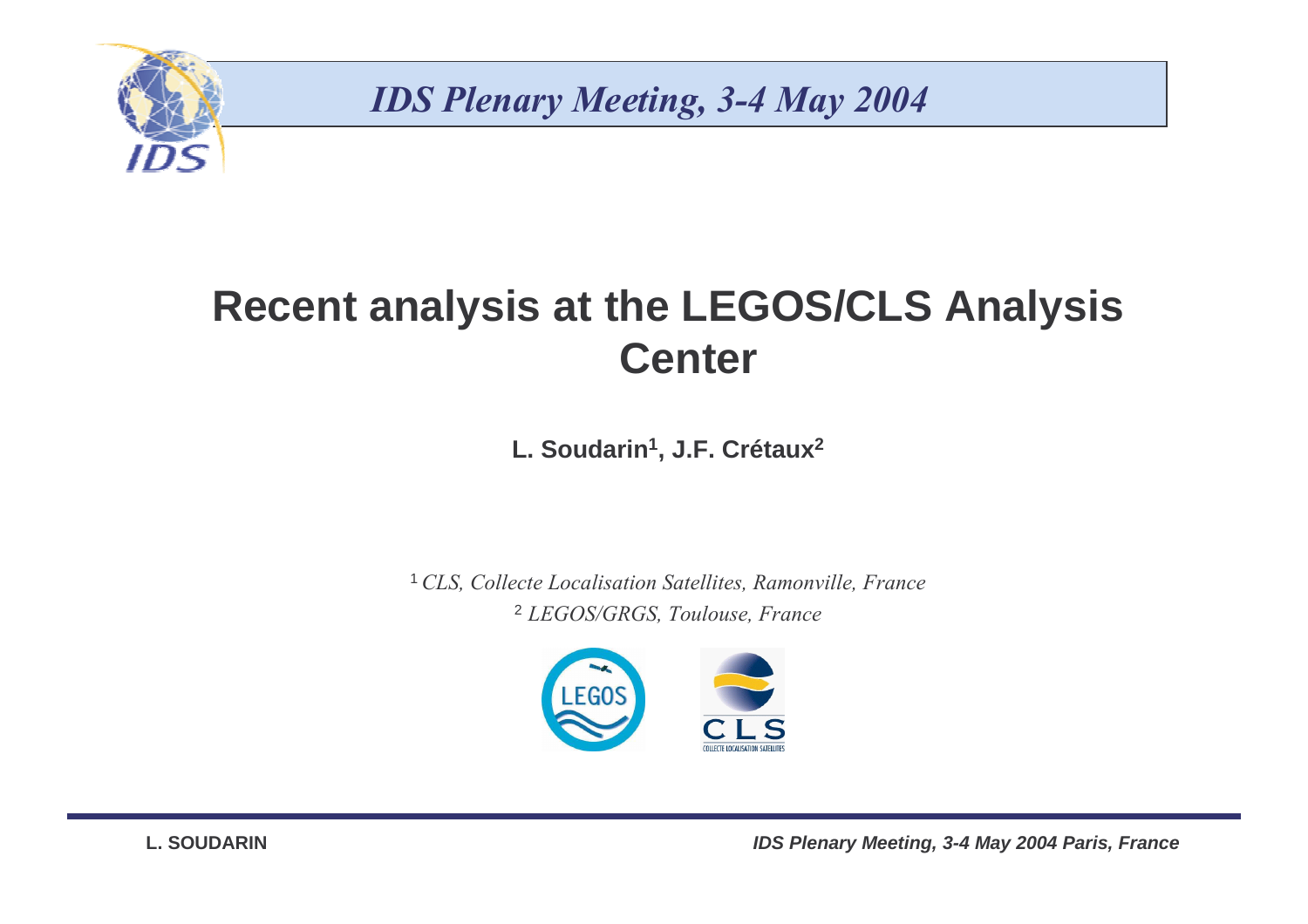### **2003 Activities**

### **Participation to the IDS:**

 •Monthly coordinates and daily E.O.P. solutions provided (SINEX files)(2002 campaign)Series lca02md02: 01/93 to 12/02 (spot-2,-3,-4,topex)Series lca02md03: 01/02 to 12/02 (spot-2,-4,-5,topex,jason,envisat)

•Weekly coordinates and daily E.O.P. solutions provided (SINEX files) (2003 Campaign « Gravity field comparison »)EGM96, GRIM5, GGM01C and GGM01S, and EIGEN-GRACE01S (GFZ01S)Series lca02wd01, lca02wd02, lca02wd03, lca02wd04, lca02wd05: 29/09/02 to 29/12/02 (6 satellites)

### **Participation to the GRGS Combination Research Center for the IERS:**

•LCA is involved for the DORIS technic. Weekly matrices over 2002 were provided (spot-2,-4,-5,topex, envisat) : coordinates, velocities, EOP, precession, nutation

#### **Studies:** New tropospheric correction model based on zenithal delay grids. Impact of arc length on the positioning performancesDefinition of a new computation strategy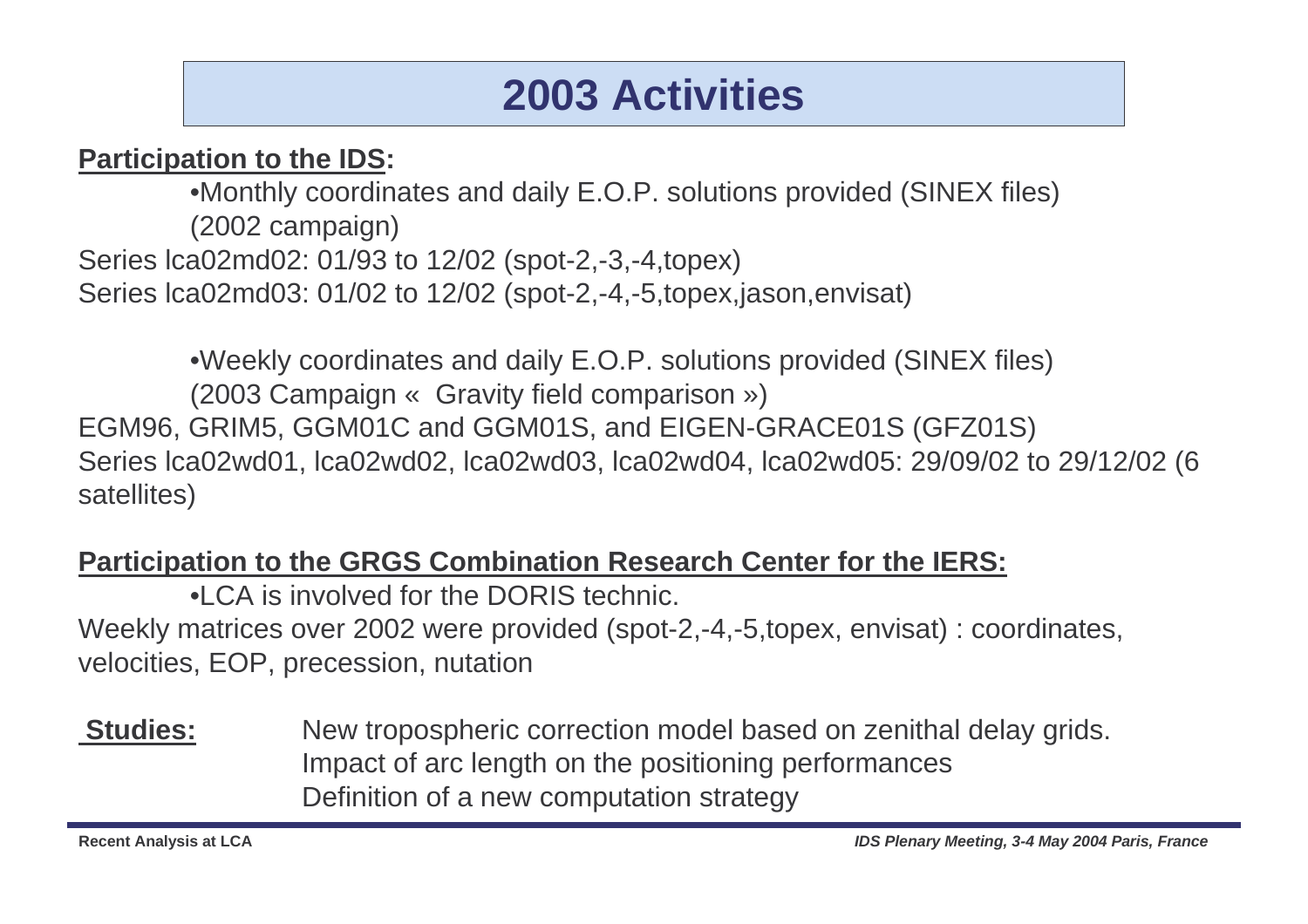# **IDS Analysis Campaign 2003**

#### **Processing**

DORIS data from all six satellites over the three months Oct-Nov-Dec 2002 Gravity fields used: EGM96, GRIM5, GGM01C and GGM01S, and EIGEN-GRACE01S (GFZ01S)

#### **Analysis**

•very close results from the 3 Grace models

•Compared to EGM96, an important gain is obtained (up to 4% on the dopplerresiduals, 2 to 4 mm on the laser residuals, up to 1 mm in weekly positioning repeatability.

•GRIM5-C1 released in 2000 is at the same level of performance as the GRACE models. The contribution of the GRACE measurements is indeed slight at the altitude of the DORIS satellites (830 and 1300 kms).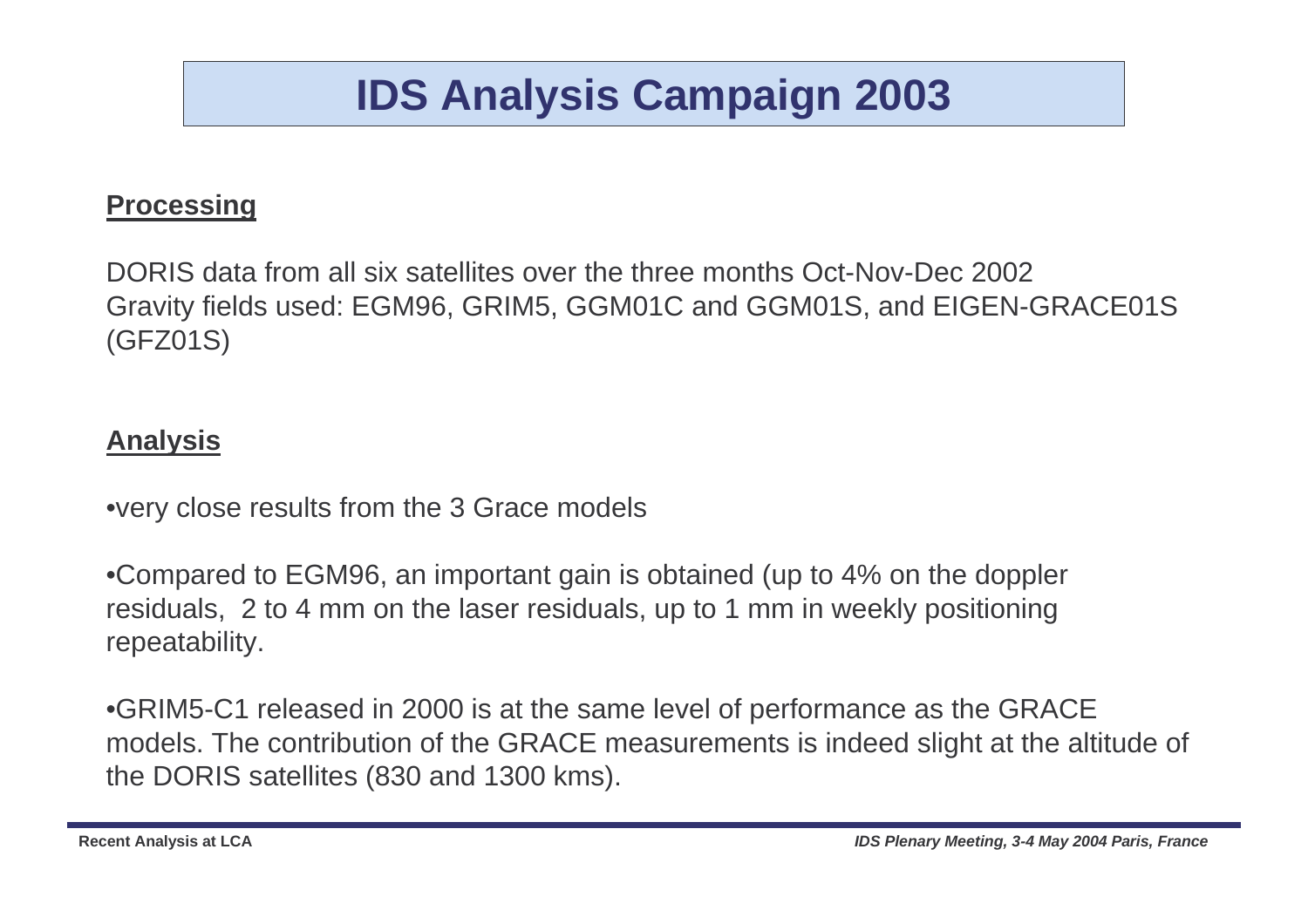## **IDS Analysis Campaign 2003 (cont'd)**

#### **orbite doppler residuals**



**IDS Plenary Meeting, 3-4 May 2004 Paris, France**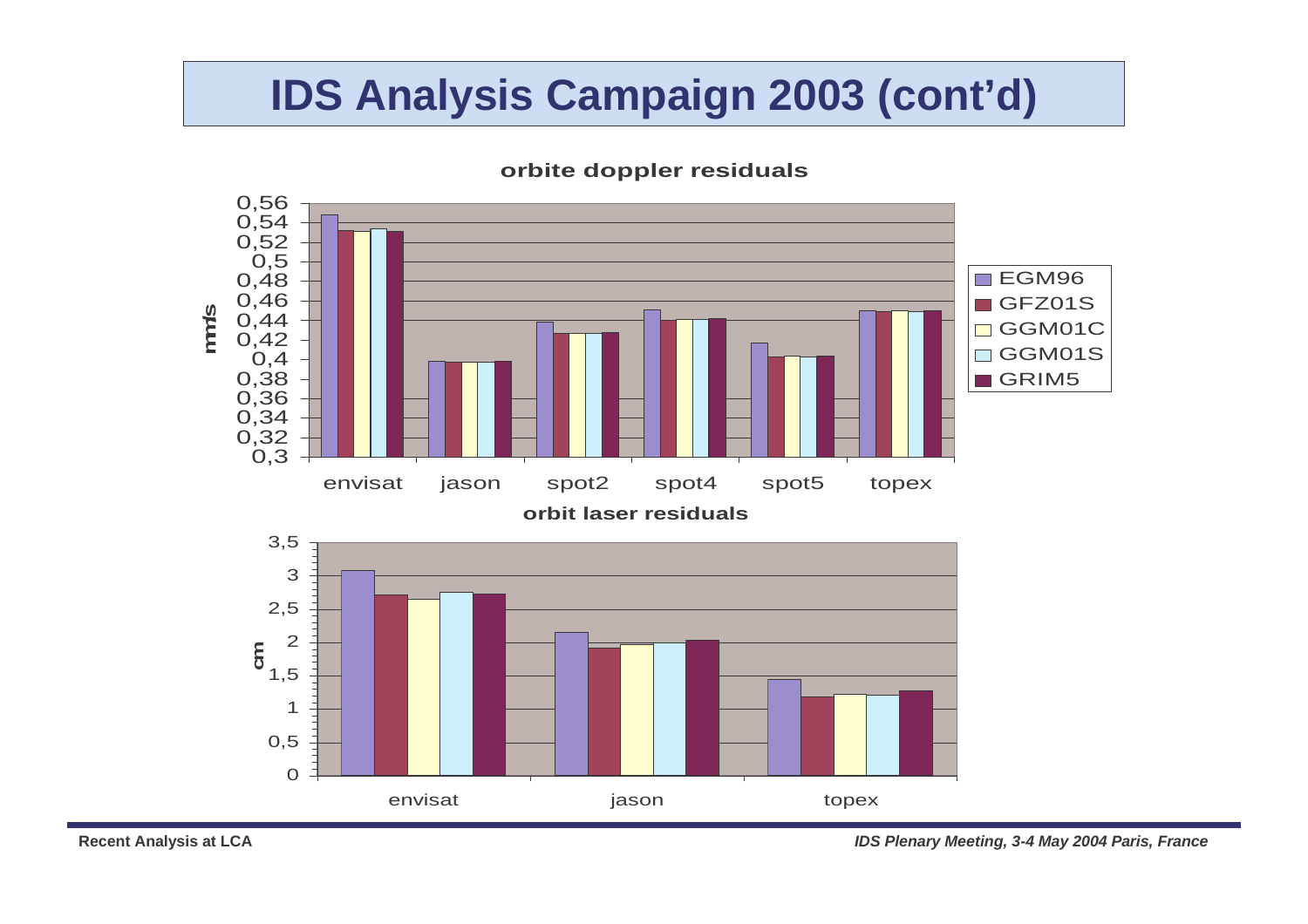# **IDS Analysis Campaign 2003 (cont'd)**

#### **Orbit precision:**

ten 1-day arc orbits compared to one 10-day arc orbit for Jason and Spot5.

•For Jason, the potentiel models are more or less at the same level •For Spot5 (lower orbit), EGM96 is the less performant, GRIM5 is as good as EIGEN-GRACE01S and GGM01S, GGM01C is the better.

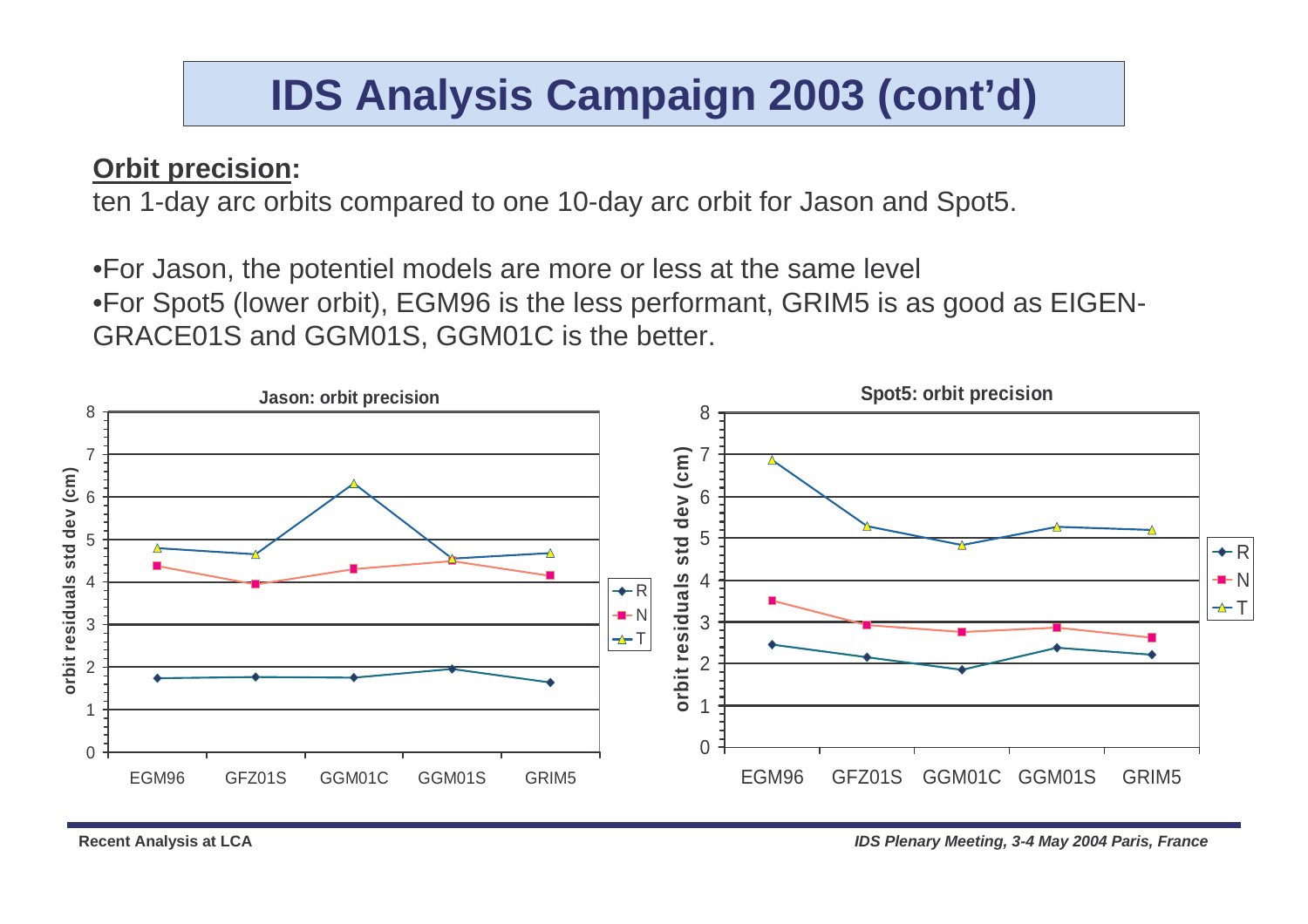# **IDS Analysis Campaign 2003 (cont'd)**

**Station positioning precision of the 6-satellite weekly solutions**

comparison of 13 weekly solutions to a 3-month solution (40 stations).

•Except EGM96, all the models are very close.



**IDS Plenary Meeting, 3-4 May 2004 Paris, France**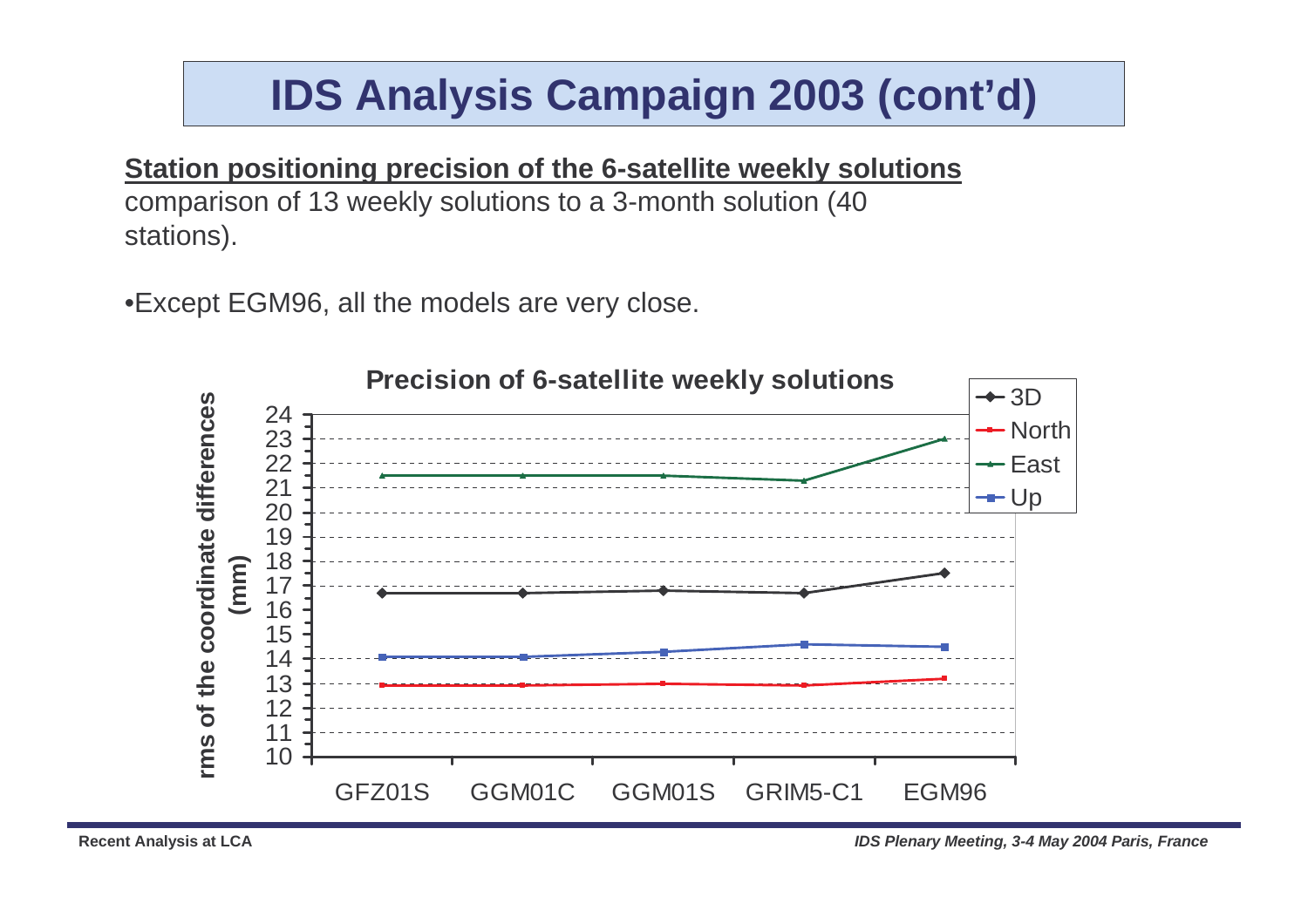# **Choice of an optimal arc length**

#### **Comparison of daily values series of the Earth rotation pole coordinates**

•Better results with 3-day arcs.

Compared to 1-day arc results, the station position determination are not degraded, that is not the the case with 10-day arcs (dynamic model error most important in the orbit computation) .

•Important gain with 3-day arcs 6 sat. (0.8 mas.) compared to SST 1-day arcs(1.2-1.5 mas) (our last submission to IERS)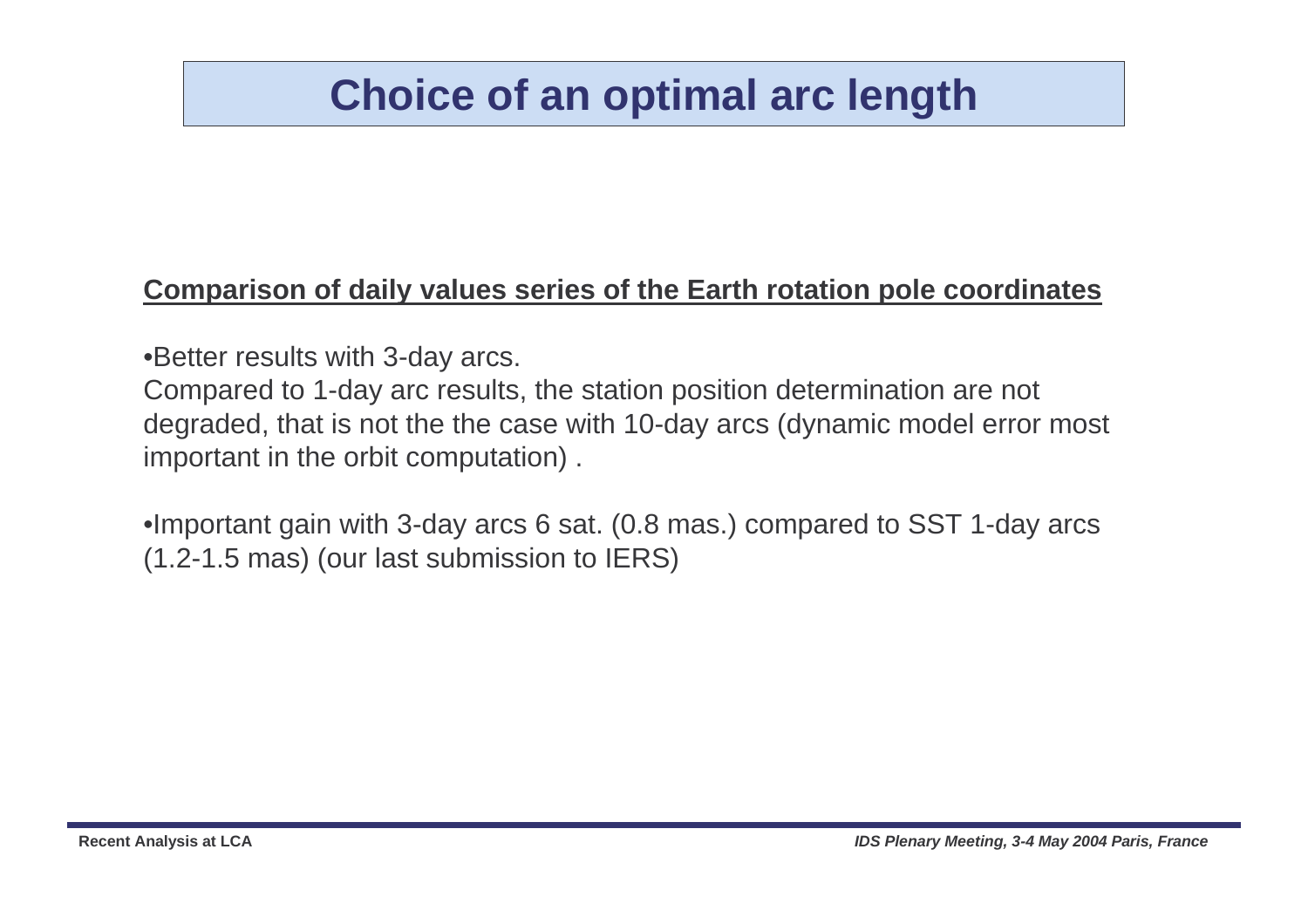# **Choice of an optimal arc length**

#### **Comparison of daily values series of the Earth rotation pole coordinates**

 Estimation over Dec. 2002 compared to the IERS 97C04 series for each satellite and for 3 combinations (Spot2,Spot4,Topex (SST); the all 6 satellites (6sat); all but Envisat (5sat))



weighted rms (mean removed)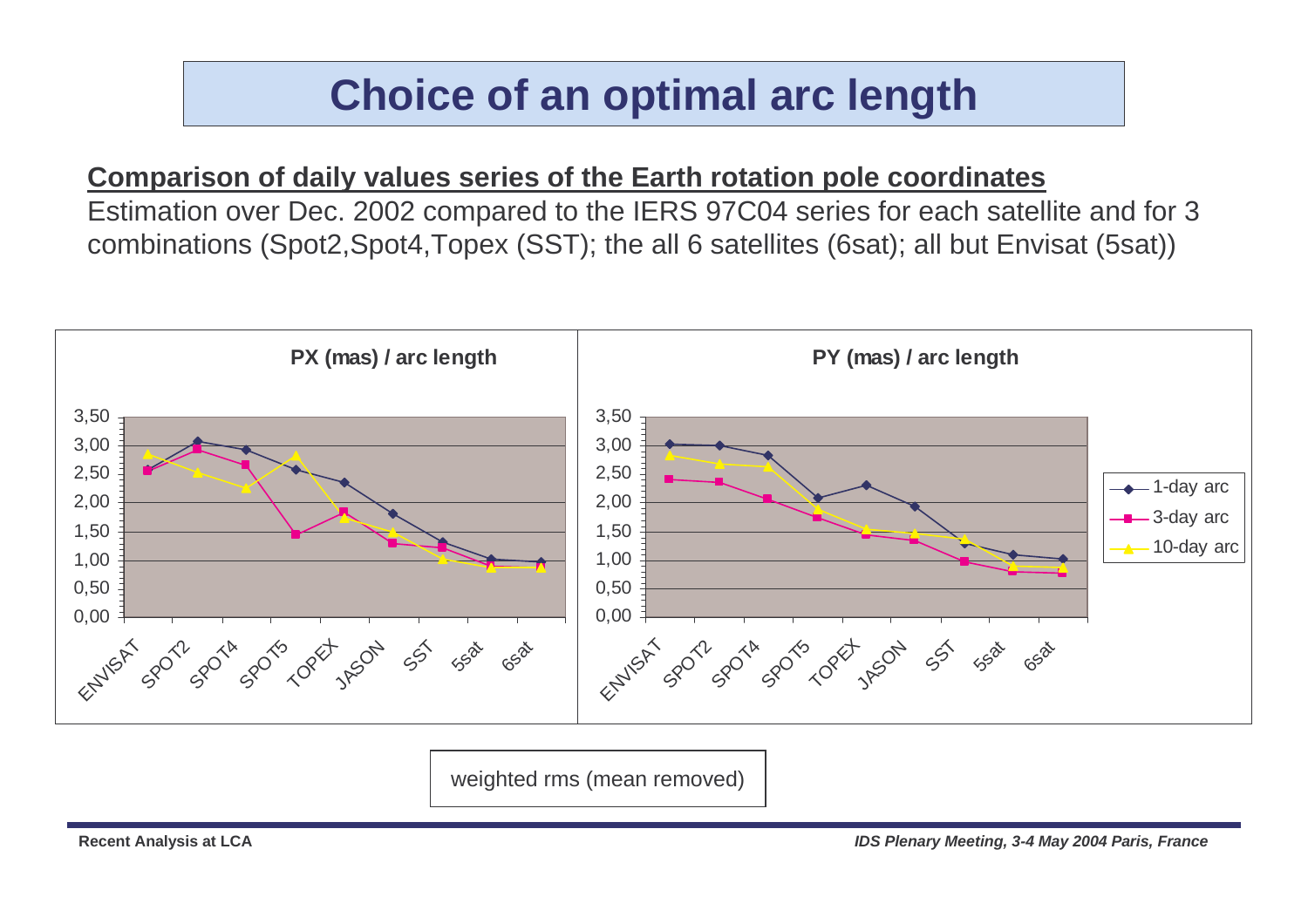### **Activities for 2004**

#### **Data processing**

 •Use of the last GINS version (4.00) (new IAG standards, use of the 6-hour EOP series, new convention for the parameter names, new models of onboard oscillators, troposphere bug correction…)

- Use of a new computation strategy (3.5-day arcs)
- Processing of data of year 2003 (and 2004)
- Re-processing of all the data over the period 1993-2002

#### **Participation to IDS**

• Delivery of a new 11-year series of weekly solutions

#### **Participation to the GRGS CRC for the IERS**

**Participation to IERS pilot campaign**

**Tropospheric correction model study** will be continued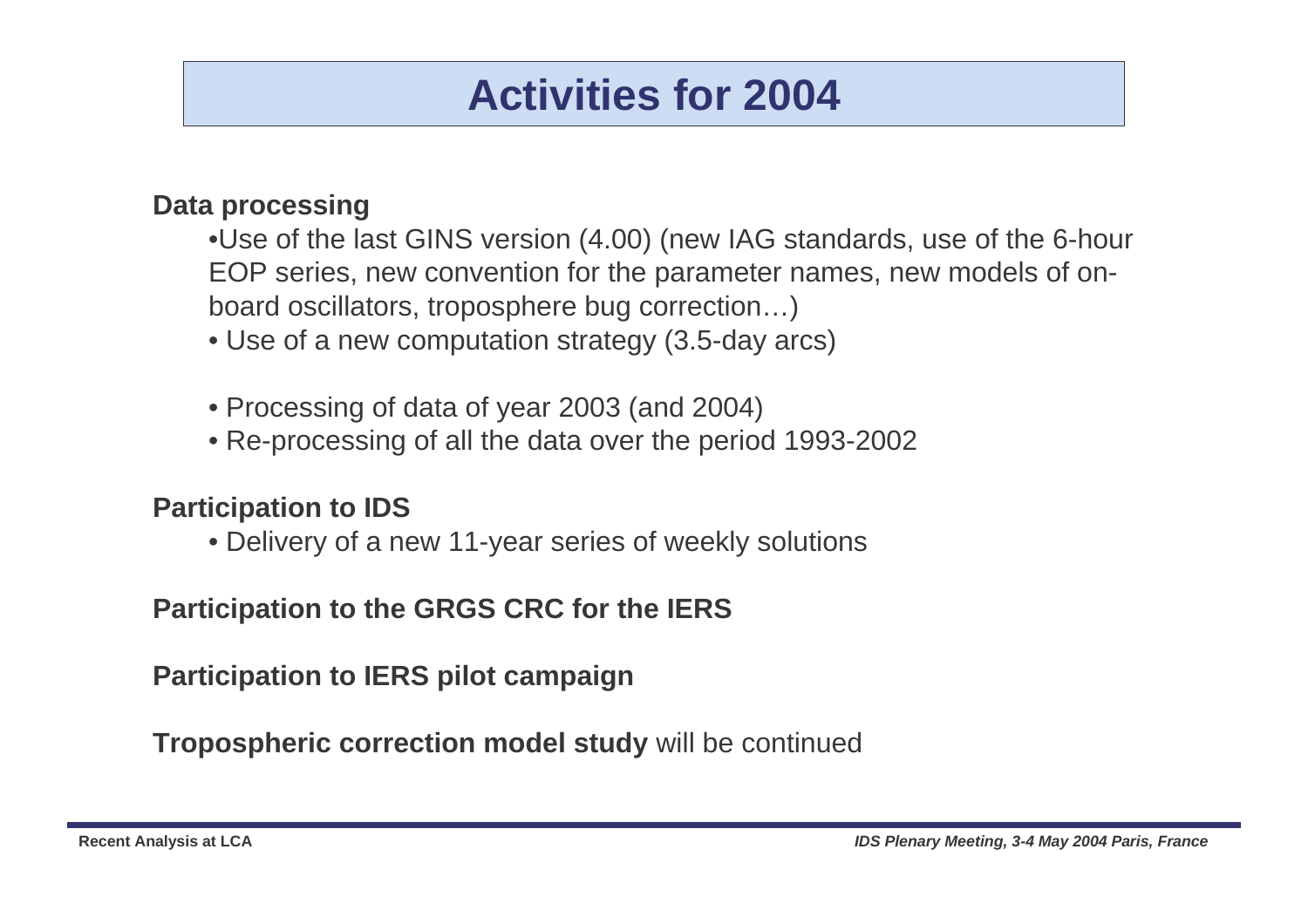## **New processing strategy**

•Use of the last GINS version (4.00): new IAG standards, use of the 6-hour EOP series, new convention for the parameter names, new models of on-board oscillators (medium andlong terms), troposphere bug correction…)

• Data processing per monthly set over 3.5-day arcs (start on Sunday 0:00 or Wednesday 12:30)

(compromise to keep the possibility of computing weekly solutions and to obtain good EOP results)

•Weekly and « monthly » solutions (all satellites excluding Jason) for coordinates and EOP

•Use of the minimal constraints (new DYNAMO facility) (To be tested)

•Possibility for sub-daily determinations of the polar motion

•Possibilities for geocenter solutions

•New tool of SINEX conversion developed in the framework of the CRC (To be tested)

•Automated data acquisition (monthly basis; could be reduced)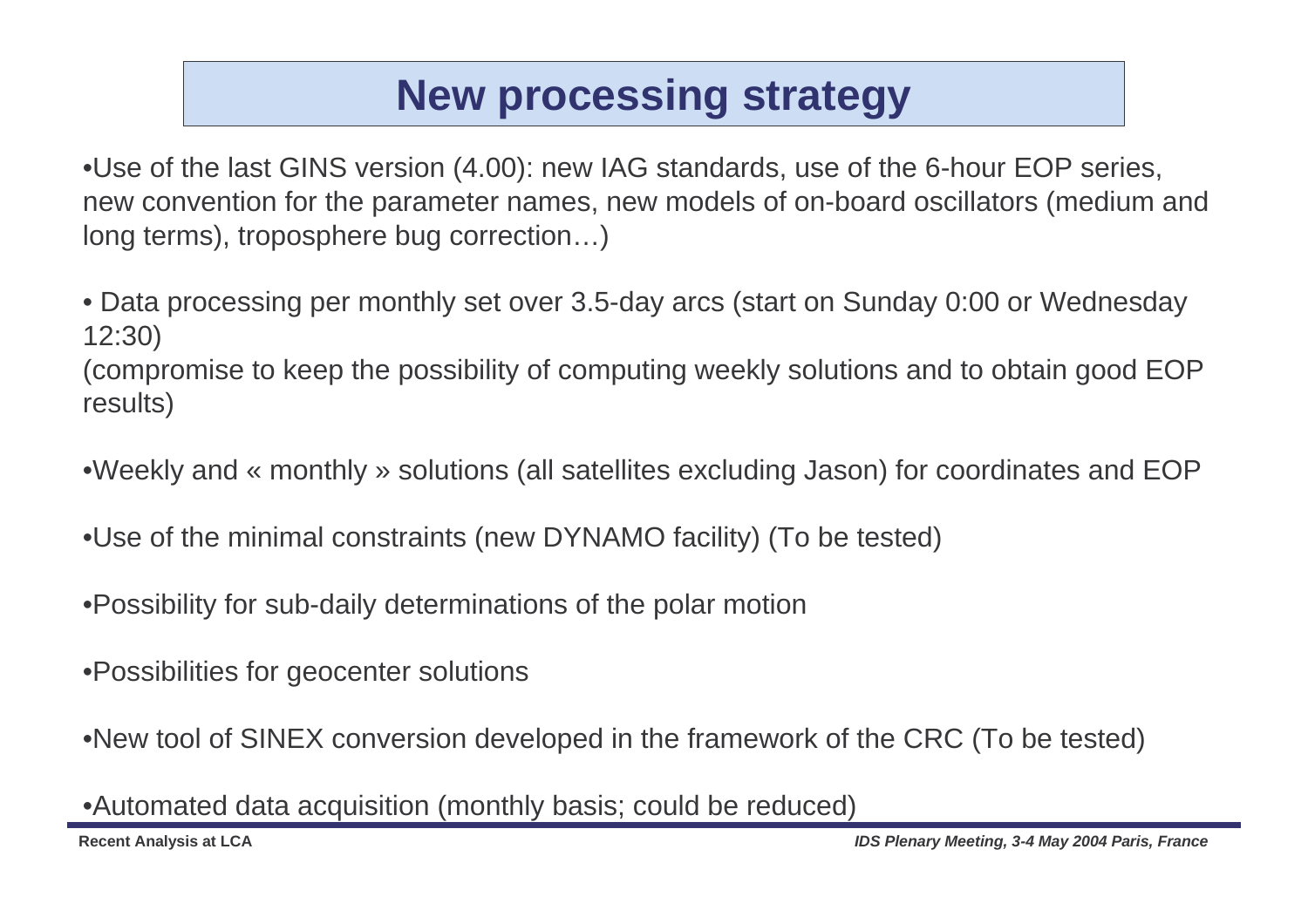# **New processing configuration**

•Gravity model: GRIM5-C1

•Atmospheric density model: DTM94

•Oceanic tides FES2002 and associated loading effects

•Station coordinates and velocities: ITRF2000

•Numerical model for the albedo and ECMWF grids

•Atmospheric loading effects taken into account

Today, we have analysed Spot2, Spot4, Spot5, Topex and Envisat data from Jan. 2000 to Feb. 2004

**Recent Analysis at LCA**

 $\bullet$ ...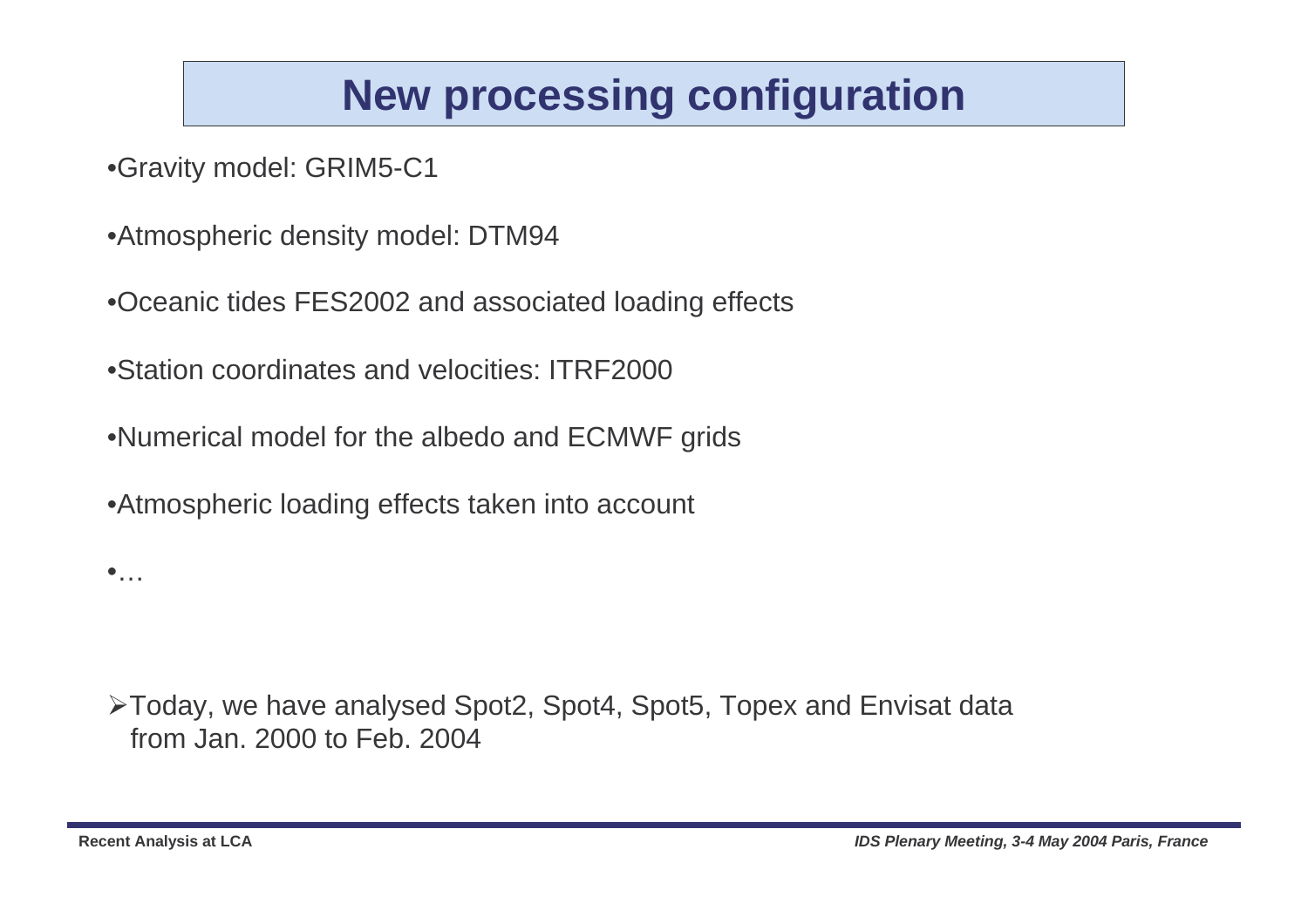# **Weekly series over 2000/01 -2004/02**

#### Spot2/Spot4/Spot5/Topex



Better results with Spot5 (after June 2002)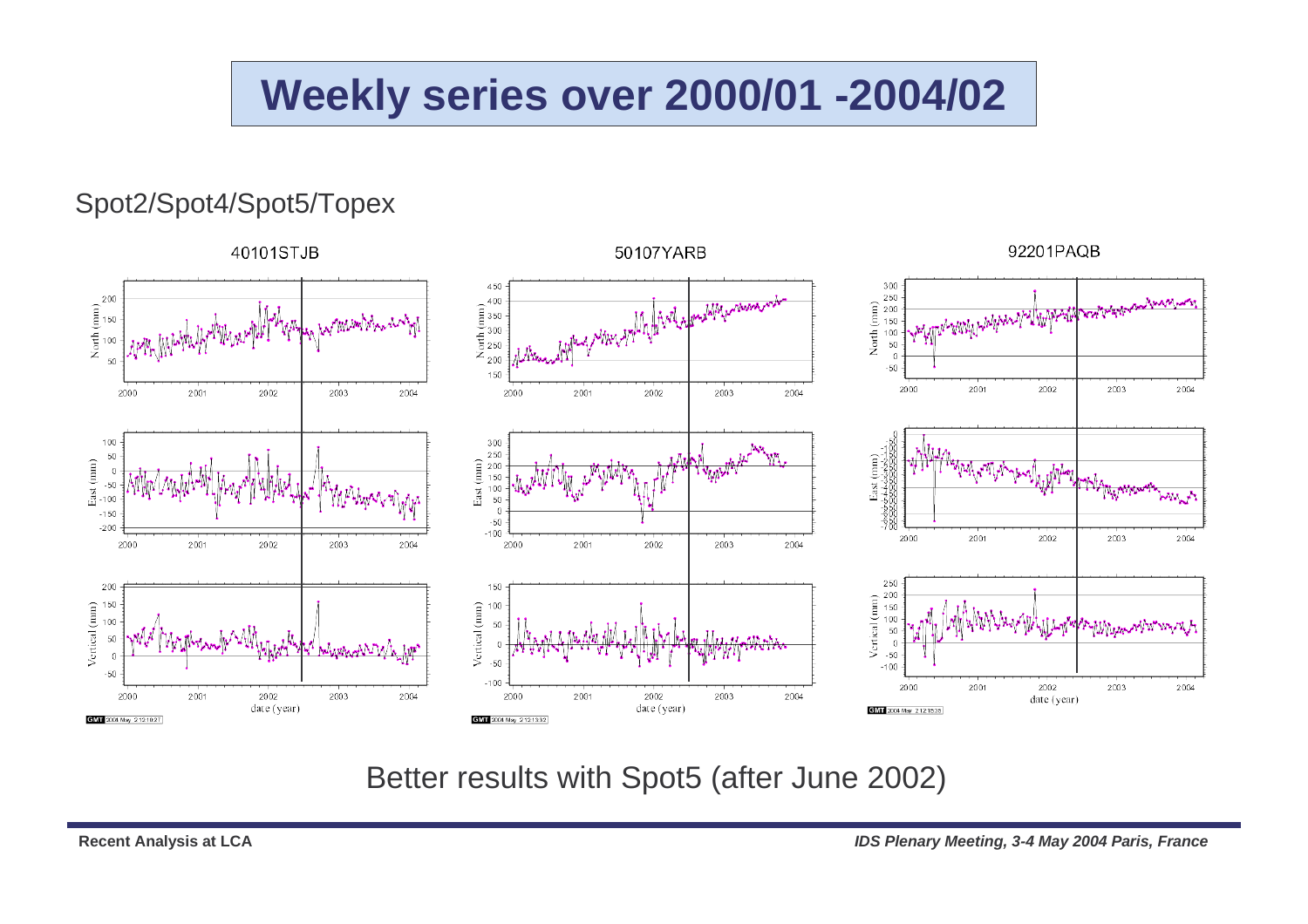### **Weekly and monthly series of Toulouse**



(Spot2, Spot4, Spot5, Topex + Envisat in 2002)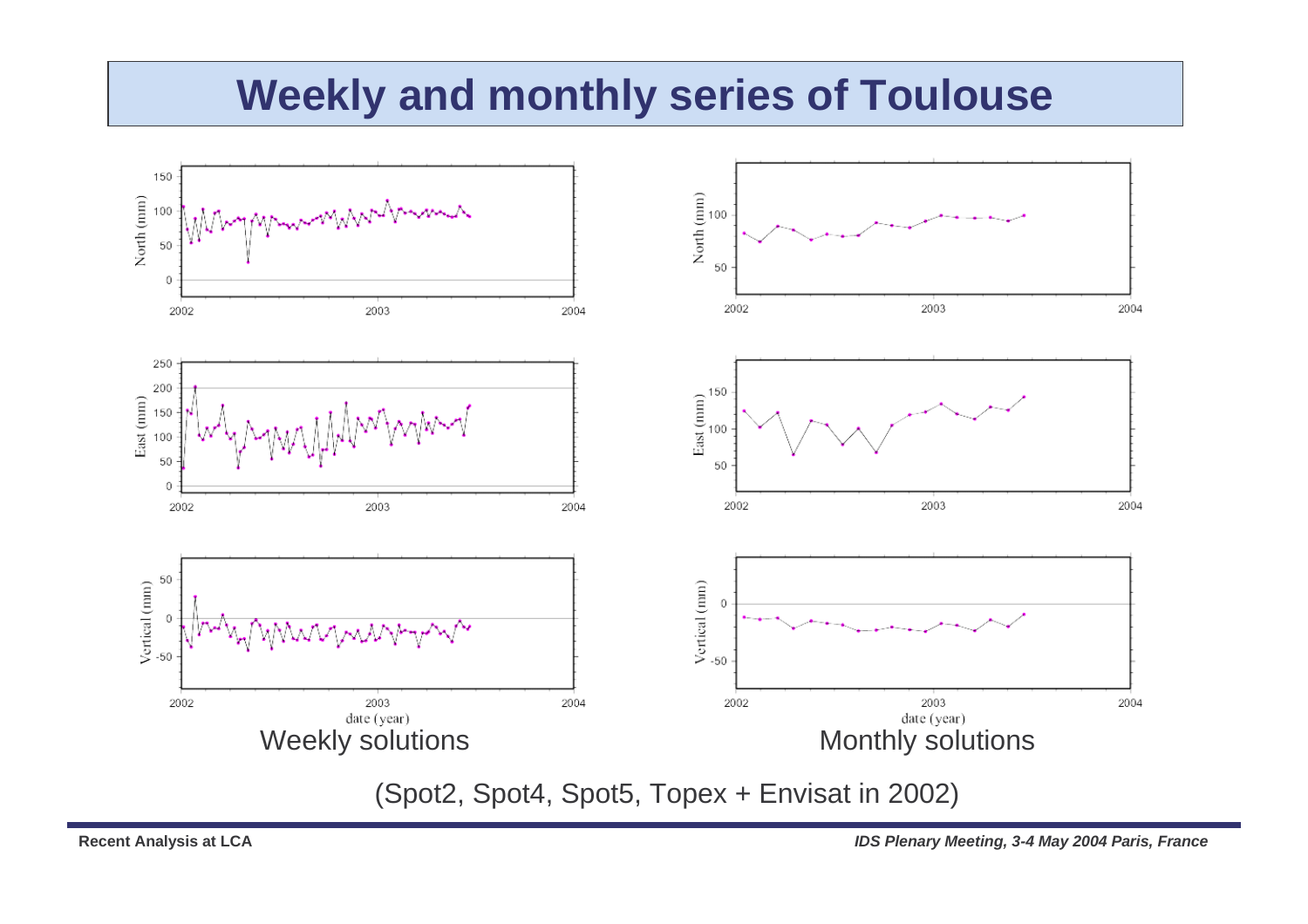### **Precision of weekly and monthly series**



2002.0-2003.5: Spot2, Spot4, Spot5, Topex + Envisat in 2002)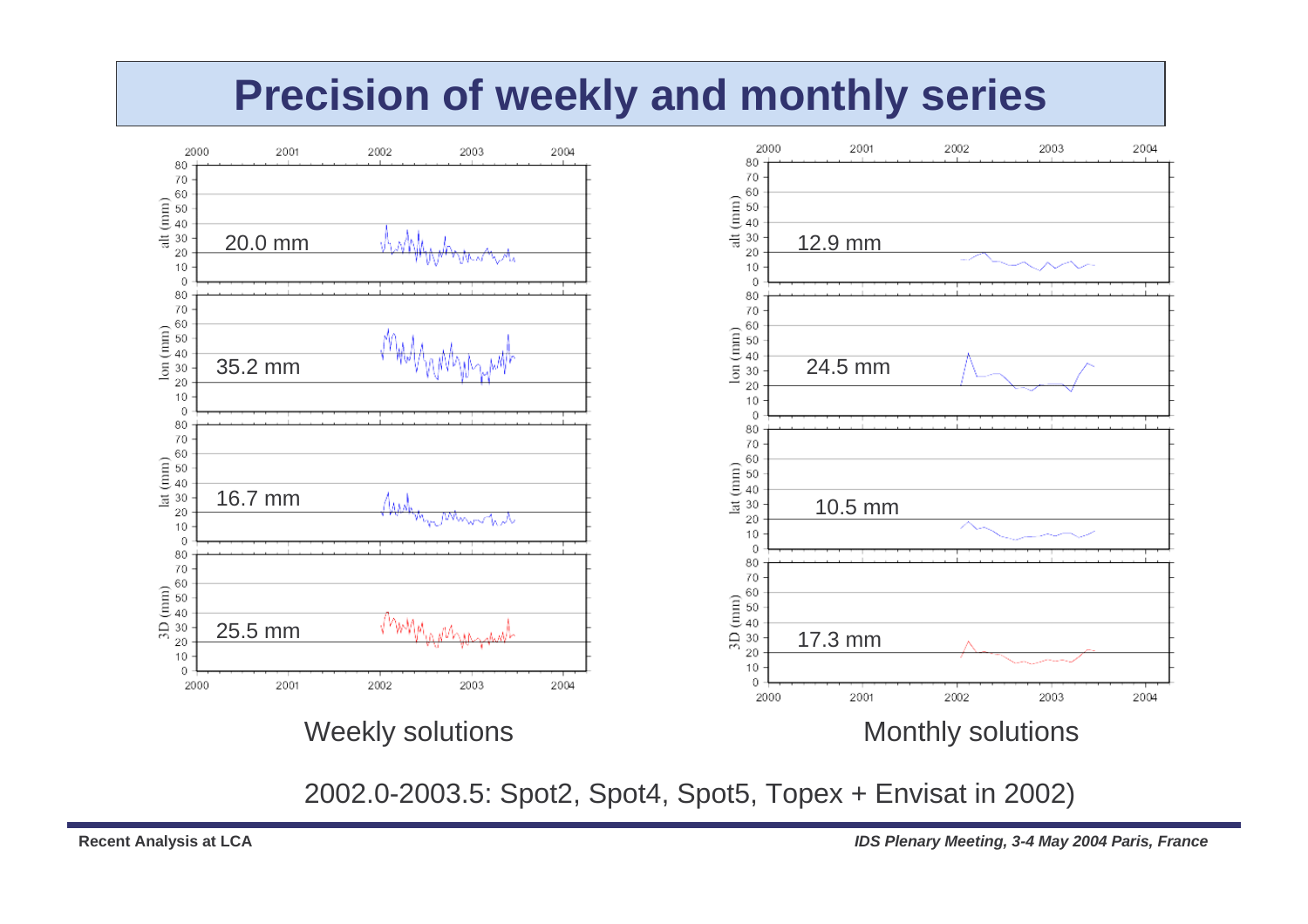### **Files generated**

#### **Files generated per satellite and per month**

#### **Satellite information**

**FD**: time, drag parameter, sigma **FS**: time, solar pressure coefficient, sigma**Hill**: time, normal cosinus, sigma, normal sinus, sigma, tangential cosinus, sigma, tangential sinus, sigma

#### **Per arc**:

**Info** arc: time, orbit residual of the arc, # of processed data, # of eliminated data, # of pass

#### **Per pass**:

**Info** pass: time, frequency offset, sigma, tropospheric bias, sigma

#### **Station information**

#### **Per arc**:

**Info arc doris**: station, time, satellite, orbit residual, # of processed data, # of eliminated data,... **Per pass**:

**Info pass doris:** station, time, satellite, P, T,H,...

#### **Per measurement**:

**Info mes doris:** station, time, satellite, elevation, latitude, longitude, residual, loading effects (atmospheric, ocean tides, solide tides), time measurement residuals…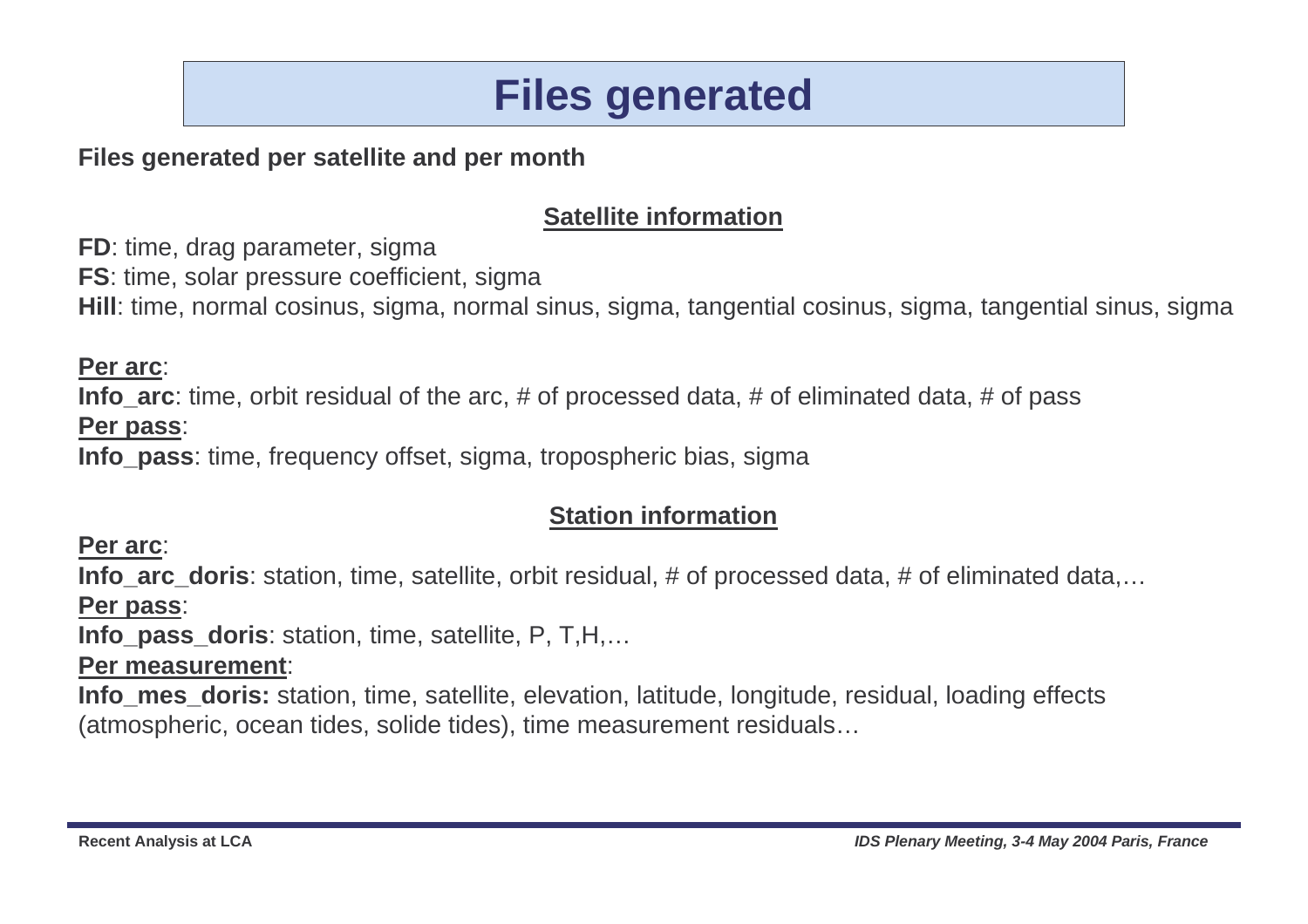### **Drag coefficients**

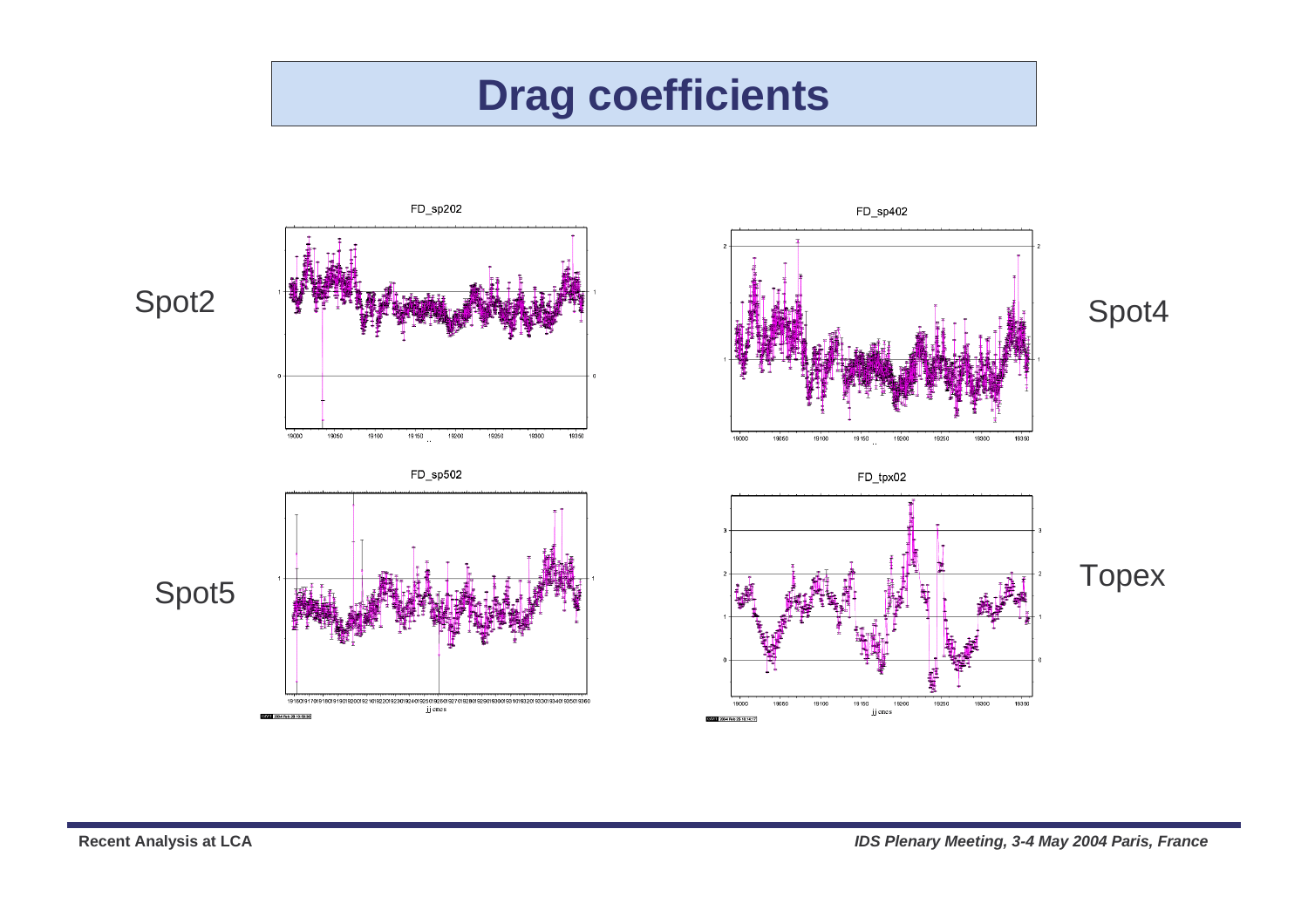### **Conclusions**

Processing of new data: 8-week delays (today)

Re-processing of all the data over the period 1993-2002 in progress (should be finished in July)

Envisat: needs some investigations

Vector "center of mass – center of phase": centimetricdiscrepancies observed. To be investigated.